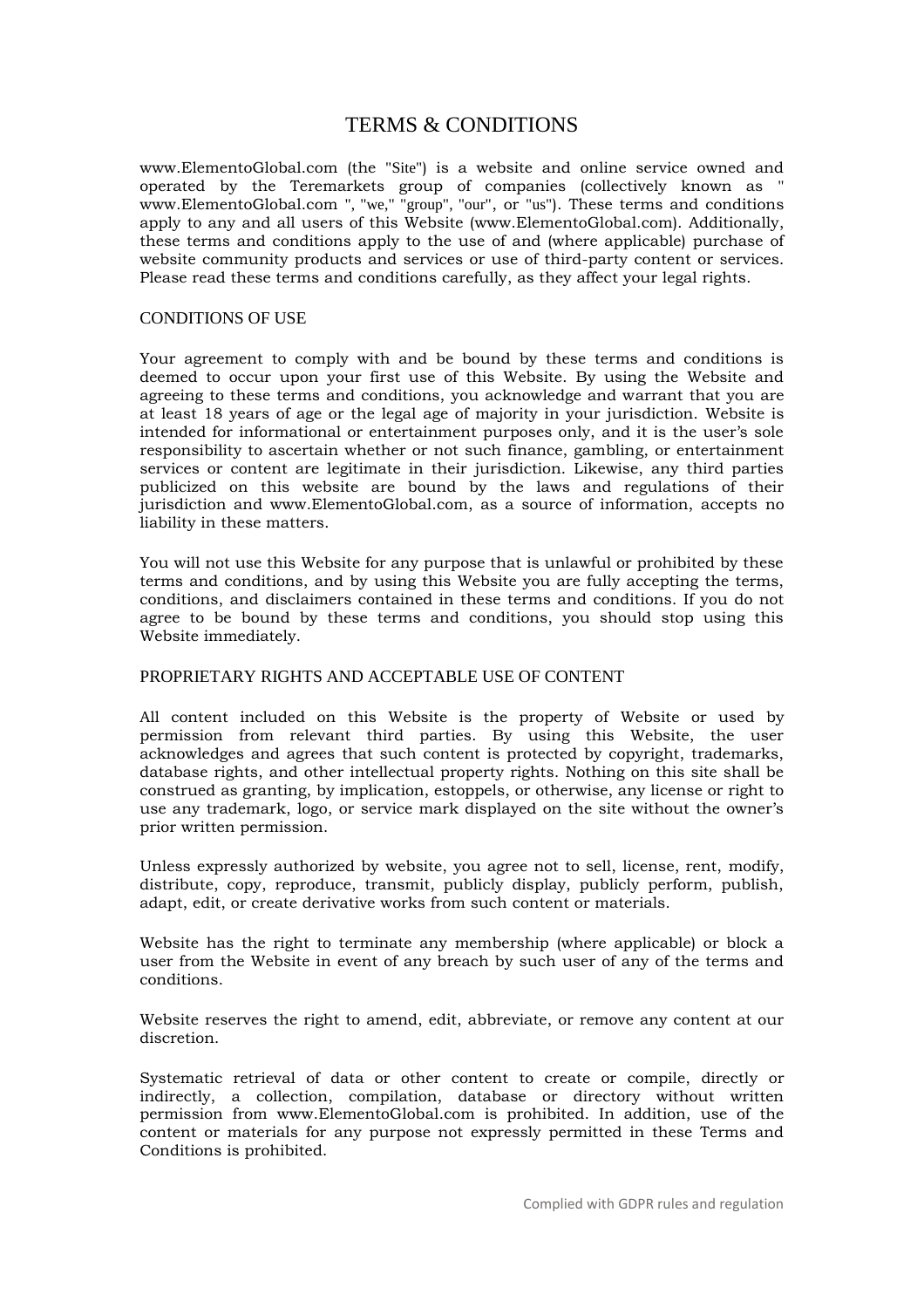# AVAILABILITY OF THE WEBSITE AND DISCLAIMERS

Site takes every reasonable step to provide information as precise and complete as possible. However, all information or services provided by this website are provided "as is" and on an "as available" basis. www.ElementoGlobal.com gives no guarantee that the website or service will be free of defects and/or faults. To the maximum extent permitted by law, website provides no warranties (expressed or implied) of accuracy, currency, reliability or completeness of any information, text, graphics, links, or other items contained on this website or on any third party websites. At times, links to external or third party websites may be listed, which might have their own content, promotions, rules and regulations that are subject to their own terms and conditions and may change without prior notice. Always check the rules and restrictions of these external or third party websites before proceeding.

While website uses every reasonable means to ensure that the website is secure and free of errors, viruses, and other malware, site cannot guarantee in that regard and all users take responsibility for their own security, that of their personal details, and their computers.

Site accepts no liability for any disruption or non-availability of the website. www.ElementoGlobal.com is under no obligation to update information on the website.

www.ElementoGlobal.com reserves the right to alter, suspend or discontinue any part (or the whole of) the website including, but not limited to, any products and/or services available, text, images, or other website content. These terms and conditions shall continue to apply to any modified version of the website unless it is expressly stated otherwise.

# LIMITATION OF LIABILITY

You understand and agree that none of www.ElementoGlobal.com, its subsidiaries, affiliates, suppliers, advertisers, merchant partners, nor its or their officers, directors, employees and agents are liable for any indirect, incidental, special, consequential, exemplary or punitive damages, including, but not limited to, any loss of use, profits, data, goodwill, and costs of procurement of substitute products or services, howsoever caused, and on any theory of liability, whether for breach of contract, tort, (including negligence and strict liability), or otherwise resulting from:

- this agreement or the use of, or the inability to use, the entity, sites or services;
- unauthorized access to or alteration of your transmissions or data;
- the statements or conduct of any third party on the sites or services,
- reliance on content or postings on the sites or services, or
- any other matter relating to this agreement, the entity, the sites or the services.

These limitations will apply whether or not www.ElementoGlobal.com has been advised of the possibility of such damages. Some jurisdictions do not allow the limitation of liability for damages, so some of the above limitations might not apply to you.

If any provision of this agreement is found by a court or other binding authority to be invalid, you agree that every attempt shall be made to give effect to the parties' intentions as reflected in that provision, and the remaining provisions contained in this agreement shall continue in full force and effect.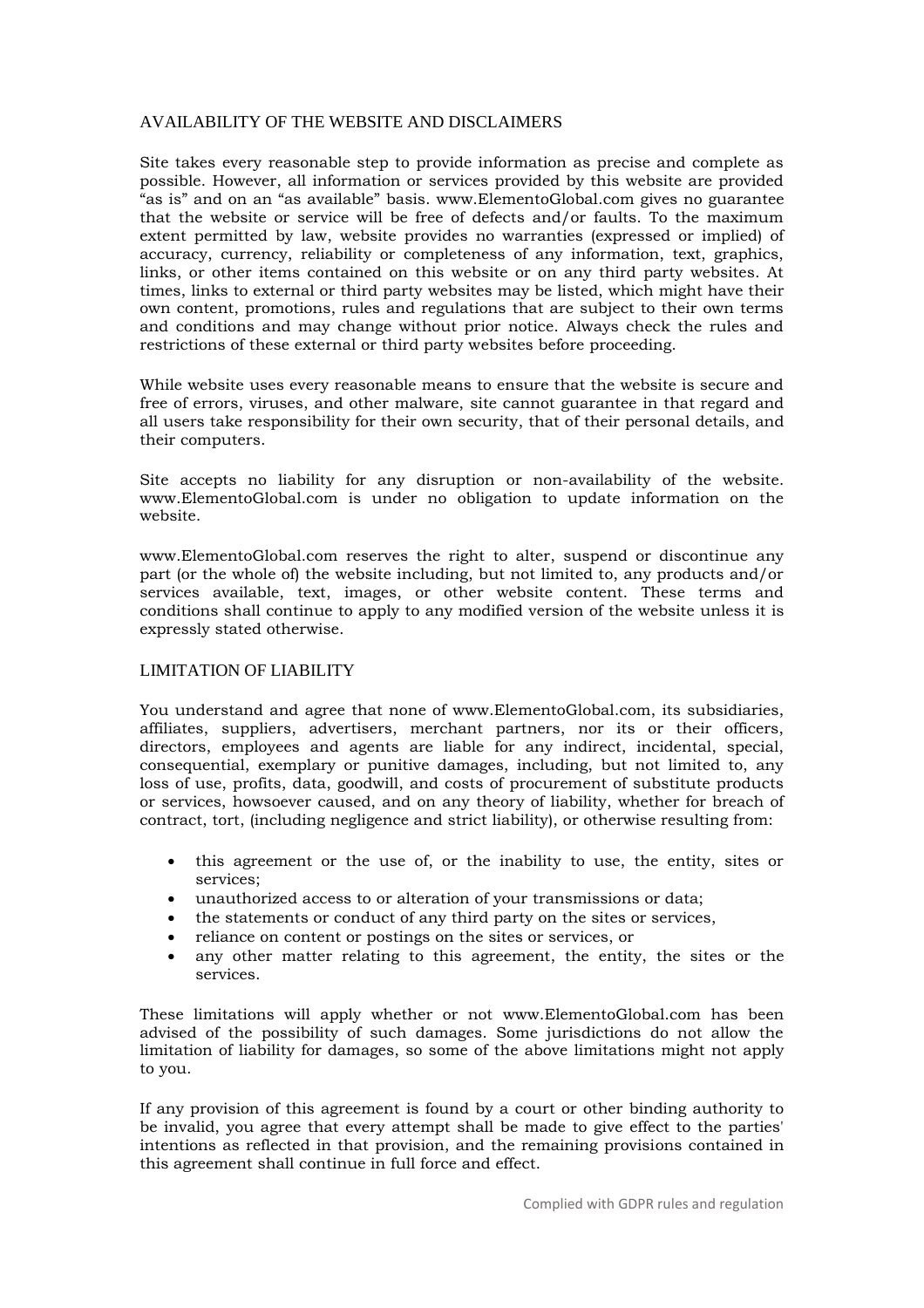To the maximum extent permitted by law, www.ElementoGlobal.com accepts no liability for any of the following risks the user chooses to undertake including, but not limited to:

- business losses, such as loss of profits, income, revenue, anticipated savings, business contracts, goodwill or commercial opportunities;
- personal losses, such as financial profits, investments, income, or savings.

## WEBSITE CONTENT AND SERVICES

Except as otherwise expressly agreed to by www.ElementoGlobal.com in writing, information regarding www.ElementoGlobal.com products and services are subject to change without notice.

Information about www.ElementoGlobal.com or third-party products or services made available on and/or through this website shall not constitute a representation, warranty or other commitment by www.ElementoGlobal.com with respect to any www.ElementoGlobal.com or third-party product or service unless otherwise expressly agreed to by www.ElementoGlobal.com in writing.

Information or content, including text, images, or links to third party websites, are intended for informational or entertainment purposes only. Any conclusions made as a result of this information or content are the sole liability of the reader. www.ElementoGlobal.com may produce automated search results or otherwise link you to other Internet websites. These sites may contain information or material that some people may find inappropriate or offensive.

## THIRD PARTY CONTENT

Certain content or promotional material or offers is available on or through this website that has not been created or is not directly owned by www.ElementoGlobal.com, either via hyperlinks which may redirect users to websites not controlled or maintained by www.ElementoGlobal.com or via email newsletters that may arrive to users once they have entered their personal information and agreed to the terms and conditions and privacy policies provided by www.ElementoGlobal.com.

Any copying, distribution, reproduction, retransmission, or modification of any of the third party content or any information or materials appearing in such third party content, electronic or hard copy, is subject to the prior written permission of the author and publisher of such third party content.

www.ElementoGlobal.com is not responsible for any third party content, and users of this Website acknowledge and confirm that v has no control over information, legality of products, or accuracy of facts or statements contained in such third party content. www.ElementoGlobal.com cannot guarantee nor be held responsible for the accuracy, veracity, or completeness of any information or promotional materials provided by third party content. Nothing contained within third party content represents the beliefs or point of view of website.

By providing personal details to www.ElementoGlobal.com, you understand and acknowledge that information collected during registration may be shared with the authors or owners of the third-party content or services provided or promoted by the website. For additional details, please read and review our Privacy Policy